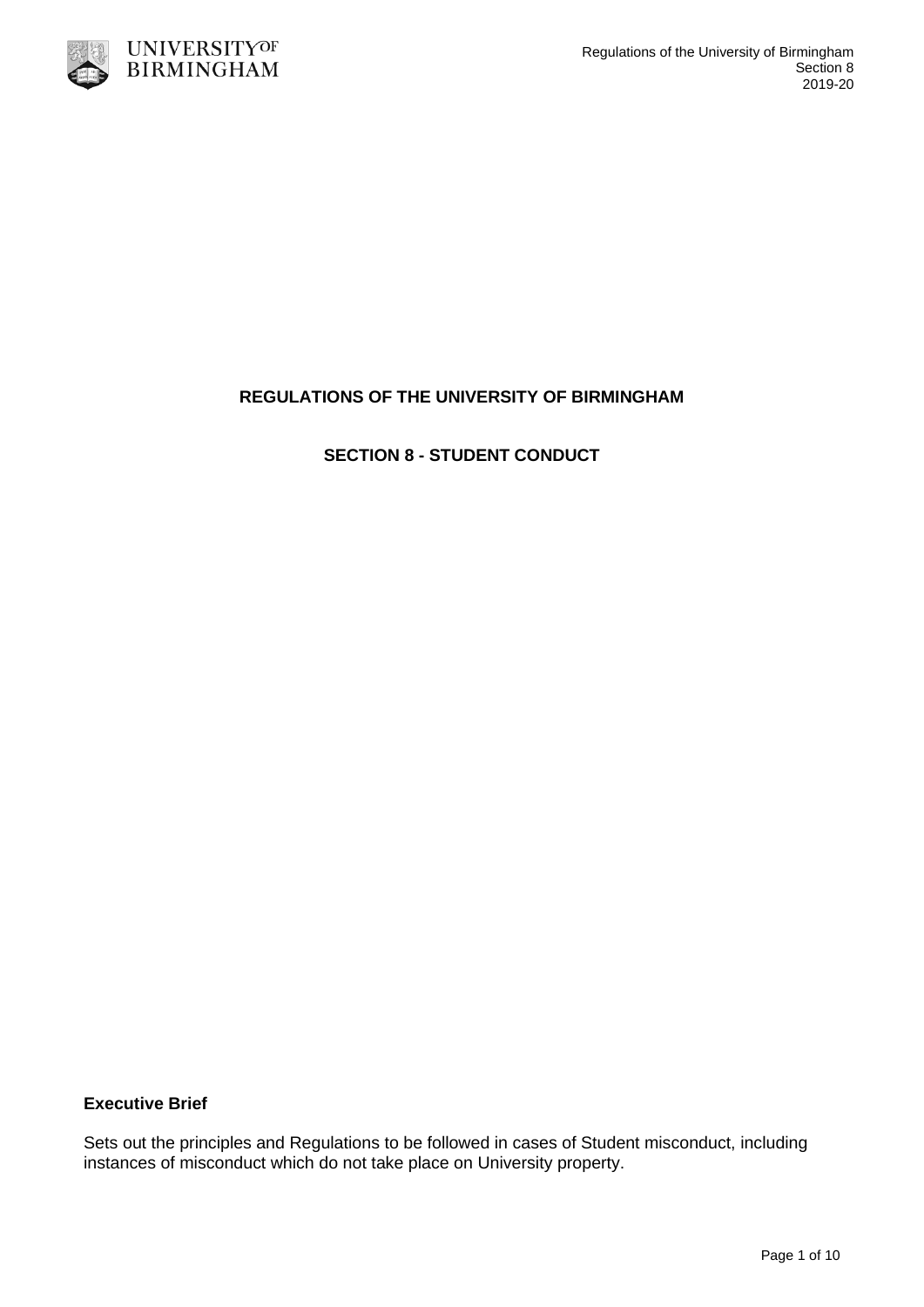

### **Section 8: Student Conduct**

#### **8.1 Introduction**

8.1.1 These Regulations apply to all Registered Students, students on Leave of Absence, students with Thesis Awaited Status, External Resit Students, and Graduands ("Students").

> These Regulations apply to the conduct of University Students regardless of location. For example they apply to incidences of misconduct as defined in this Regulation, whether on or off University premises, or by means of electronic communication. The University will normally take action where:

- (a) The misconduct is against a student or a member of University staff, irrespective of location;
- (b) The misconduct is against visitors to the University where it occurs on University premises; or
- (c) The misconduct occurs during the course of a University activity.

In determining what action may be taken under these Regulations, the University will take into consideration the individual circumstances of the matter, including the evidence available, and whether it has an impact upon a member of the University community's ability to engage in any University activity.

Where there are more appropriate University procedures available, these may be utilised rather than commencing action under this Regulation.

The scope of these Regulations is wider for Students subject to Fitness to Practise requirements (including those registered on an intercalated programme) as they are also required to comply with the relevant Code of Professional Conduct and Fitness to Practise. Students registered for a programme which the programme requirements define as a Fitness to Practise programmes are subject to Fitness to Practise procedures.

Under these Regulations the University has the power to take disciplinary action against Students including the option to suspend Students and/or require Students to withdraw.

Once disciplinary proceedings against a Student commence under these Regulations, no disciplinary action may be taken against the Student under other disciplinary rules or Regulations within the University for the same misconduct. For these purposes, suspension or removal of a Student from a University committee is not disciplinary action in itself.

Whilst disciplinary proceedings (including any appeal) are ongoing, the University may impose an administrative 'Hold' on the Student's record which could prevent them from accessing certain services, progressing on their programme, graduating, or withdrawing from the University.

The University reserves the right to refuse to accept a Student's request to withdraw from the University until any proceedings commenced in relation to Regulation 8.2.1 are completed. If a Student withdraws or is withdrawn from the University during the course of an investigation or proceedings commenced under this Regulation, the University reserves the right to continue with the investigation and disciplinary process, which may include referral to a College Misconduct and Fitness to Practise Committee.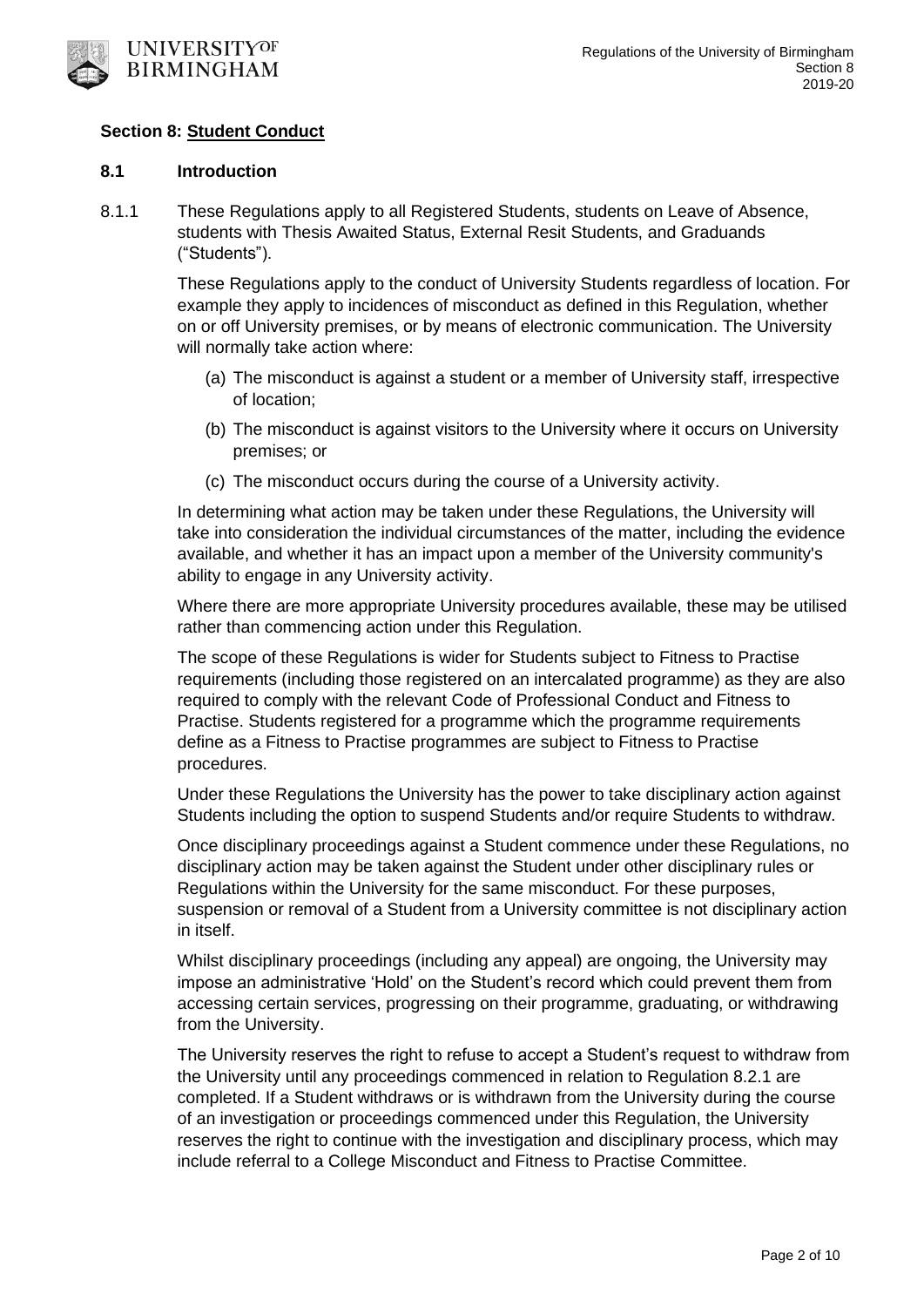

# UNIVERSITYOF **BIRMINGHAM**

Anonymous concerns will not normally be dealt with under this Regulation; however the University retains the right to investigate a matter where other evidence may corroborate the reported concern and there is sufficient evidence overall in order to invoke this Regulation.

For Students subject to Fitness to Practise requirements, temporary suspension from placement or from study or other restrictions imposed on health grounds will be dealt with in accordance with the procedures in this Regulation. For those Students not subject to Fitness to Practice requirements, any action on health grounds will be considered under the Code of Practice on Health Wellbeing and Fitness to Study.

- 8.1.2 The following should be followed where applicable:
	- (a) Code of Practice on Misconduct and Fitness to Practise Committee;
	- (b) Code of Practice on Student Attendance / Engagement and Reasonable Diligence;
	- (c) Code of Practice on Academic Integrity;
	- (d) Harassment and Bullying Policy
	- (e) Code of Practice on Freedom of Speech on Campus.
	- (f) Code of Practice on Health, Wellbeing and Fitness to Study
	- (g) Library and Learning Space Regulations
	- (h) Code of Practice for Research
	- (i) General Conditions of Use of Computing and Network Facilities
- 8.1.3 All investigations carried out under this Regulation shall be carried out in accordance with the guidelines approved, from time to time, by Senate or its delegated authority. These are available on the University's website.
- 8.1.4 An incident which may constitute a criminal offence may be reported by the University to the police. The University will review the incident and, determine whether any action should be taken under University Regulation Section 8 - Student Conduct, regardless of whether or not the incident is investigated by the police and/or results in a conviction. Police investigations will normally take precedence over a University conduct investigation, which would be suspended until the conclusion of the police investigation and any subsequent consideration by the courts.

# **8.2 Disciplinary Offences**

- 8.2.1 Any Student will be subject to disciplinary measures if they are found to have breached the disciplinary offences as defined below:
	- (a) any breach of any University Statute, Ordinance, Regulation, Code of Practice or Code of Professional Conduct and Fitness to Practise;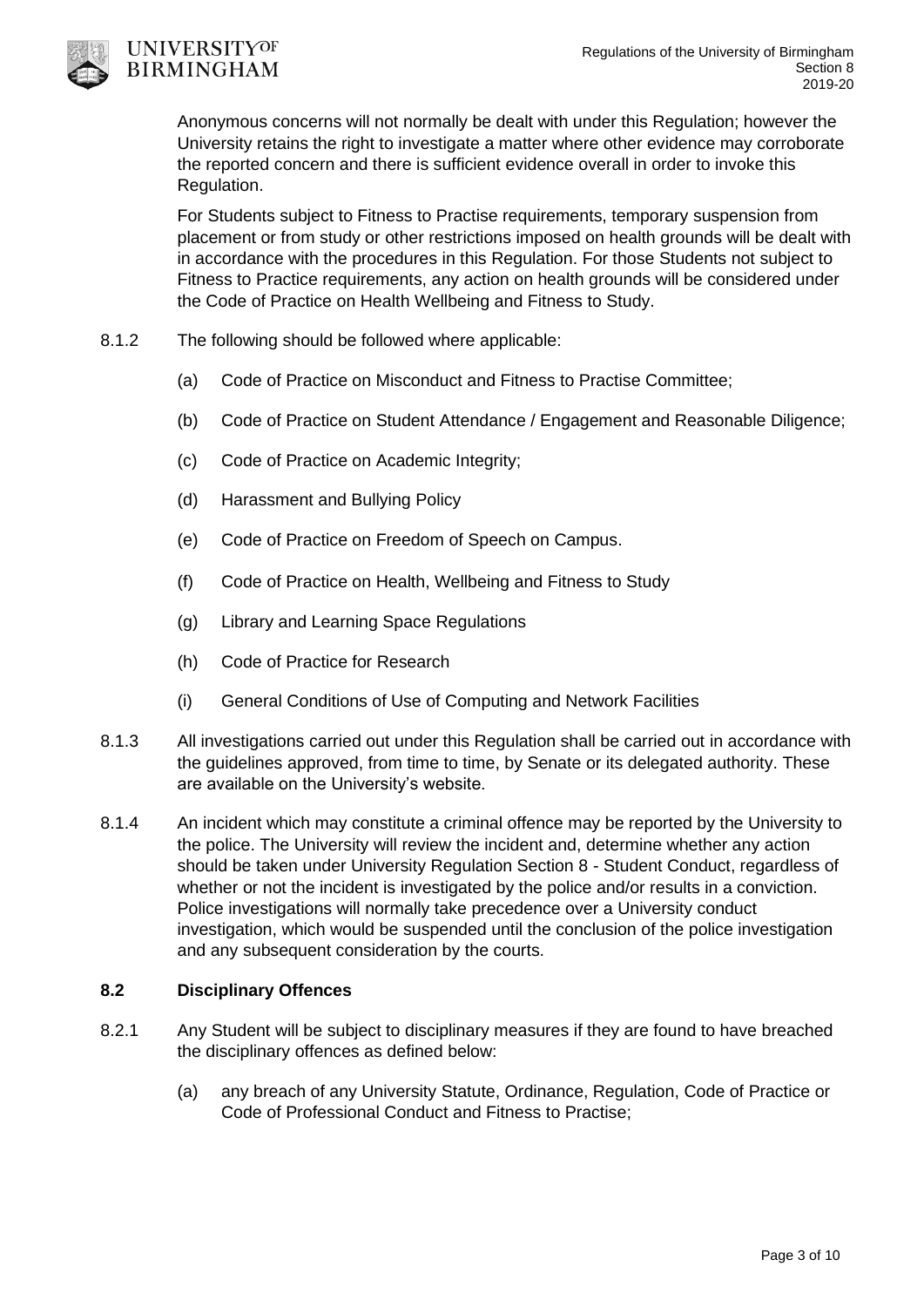

- (b) violent, indecent, disorderly, threatening, intimidating or offensive behaviour or language, including, but not limited to, that of a sexual, racial, homophobic, disablist, ageist, gender-based or religious nature, with due regard to legally protected characteristics;
- (c) sexual misconduct, which includes unwanted touching, kissing, sexual acts and unwanted sexual intercourse;
- (d) Harassment, bullying, or coercion of any student or member of Staff of the University, or any visitor to the University;
- (e) fraud, deceit, deception, or dishonesty in relation to the University or its Staff, students or visitors;
- (f) theft, misappropriation or misuse of University property, or the property of the University's Staff, students or visitors;
- (g) conduct likely to bring the University into disrepute or adversely affecting other members or Staff of the University;
- (h) misuse, or unauthorised use, of University premises;
- (i) damage to University property, or the property of the University's Staff, students or visitors, caused intentionally or recklessly;
- (j) action likely to cause injury or impair safety on University premises;
- (k) "Academic Misconduct", which means Plagiarism (when judged serious by the Academic Unit, as specified in the Code of Practice on Academic Integrity or by a College Misconduct Committee or College Fitness to Practise Committee), actions which constitute an examination irregularity (as described in Regulation 7.2.3 (d) and the Code of Practice on Academic Integrity) or other actions or conduct by a student, or students, in exams, assessed work, or other work required for academic progress, which intentionally or otherwise gives or has the potential to give a student an unfair advantage or benefit, whether successful or not;
- (l) failure to respect the reasonable exercise of the rights of others to freedom of belief and freedom of speech;
- (m) failure to disclose identity (i.e. name, University ID number, address and Principal Academic Unit at the University) to a member of Staff of the University. This includes obscuring or attempting to disguise identity so that it cannot be ascertained by a member of Staff of the University in circumstances in which it is reasonable to require that such information be given;
- (n) causing nuisance by the distribution of advertising materials on University premises without specific permission. This includes mounting posters on notice boards or on any other surface, distributing unsolicited leaflets in residences or Principal Academic Units, or handing leaflets to passers-by on University premises;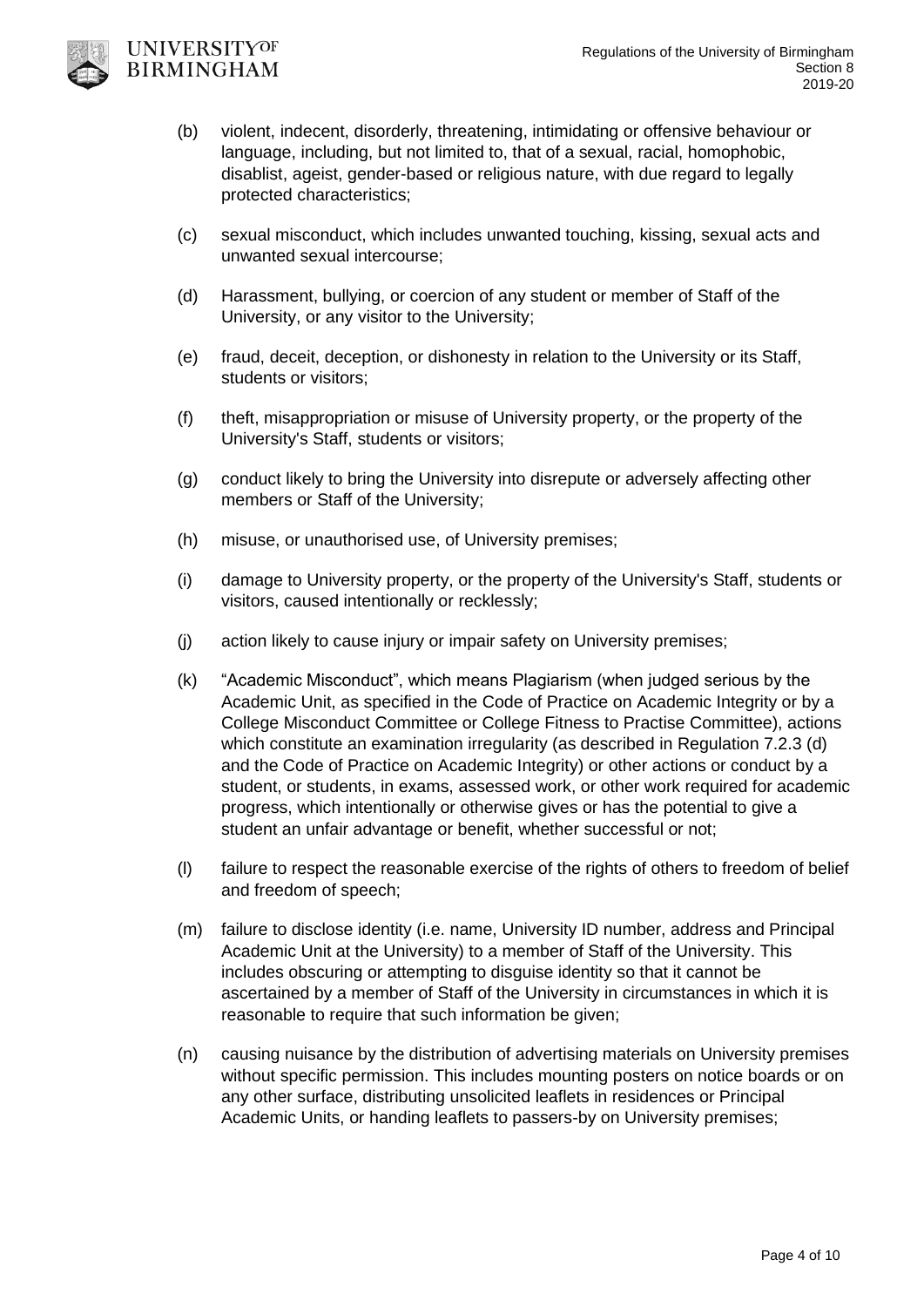

UNIVERSITYOF **BIRMINGHAM** 

- (o) conduct resulting in the Student receiving a formal police caution, community resolution order or other penalty imposed by the police, even if the Student is not subsequently charged or convicted of an offence;
- (p) conviction of a criminal offence by any court of competent jurisdiction;
- (q) conviction of a breach of military discipline by due process of military law;
- (r) accessing or using confidential information or material, or giving confidential information or material to others without permission or the right to do so (unless the disclosure is permitted under the Public Interest Disclosure Act 1998 or in accordance with the University's Public Interest Disclosure Procedure or is required by law);
- (s) breaching the trust or confidence of the University in relation to holding office or membership of any University committee;
- (t) behaving in an inappropriate or unacceptable manner during or in connection with attendance at or conduct of a meeting of a University committee;
- (u) production, possession, storage, supply or offer to supply, sale, use or misuse of a controlled drug or psychoactive substance as defined by the Misuse of Drugs Act 1971 and Psychoactive Substances Act 2016 (as amended from time to time) on University property;
- (v) failure to comply with any sanction imposed under University disciplinary procedures;
- (w) failure to comply with any sanction imposed under the formal disciplinary procedures of the Guild of Students or University of Birmingham Sport;
- (x) contempt of the University's discipline procedures by failure to co-operate with the University's discipline authorities or otherwise.
- (y) serious disruption to, obstruction of or interference with the work, duties, or activities of any Student, member of Staff, or visitor to the University;
- 8.2.2 Where a Student commits a criminal offence so serious that they receive a custodial sentence, the Academic Registrar may withdraw the Student from the University with immediate effect in accordance with Regulation 5: Admission and Registration. Where the Academic Registrar does not require the immediate withdrawal of the Student, the case will be considered by the College Misconduct and Fitness to Practise Committee in accordance with this Regulation.

Whether or not the Academic Registrar refers the matter to the College Misconduct and Fitness to Practise Committee, the Academic Registrar (or nominee) may with immediate effect impose a temporary suspension and restrictions as set out in section 8.6 and a suspension from placement, if relevant, as set out in section 8.4. The suspension and restrictions will normally remain in place until the University process is complete.

Where the custodial sentence received exceeds three months, for the duration of the custodial sentence, Section 8.7 and the requirement for a regular review under Section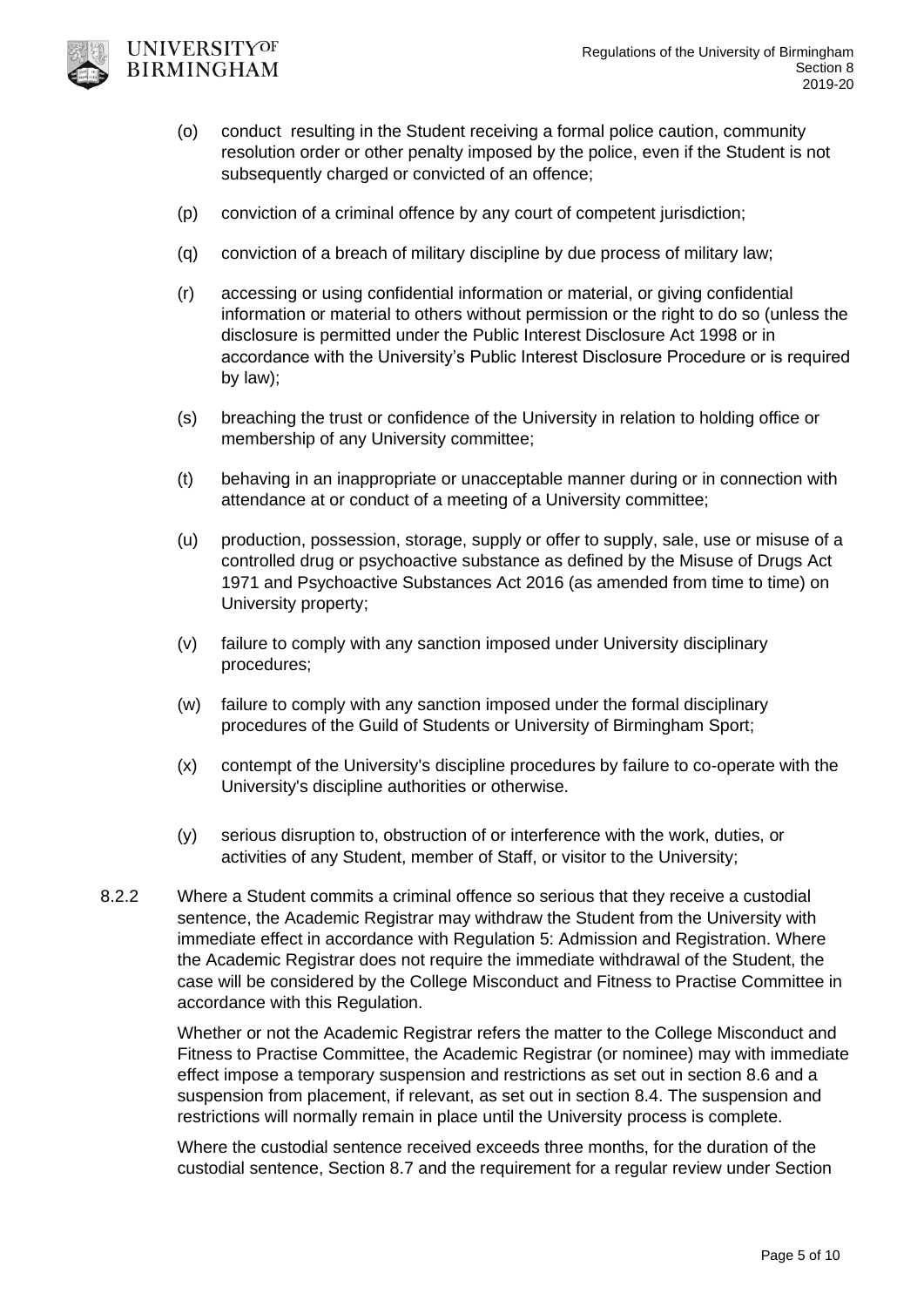8.9 will not apply to any temporary suspension and restrictions imposed. The right of appeal under Section 8.8 and the right to make representations under 8.9 will still apply.

Where the custodial sentence received exceeds three months, but is completed before the University process is complete the Academic Registrar (or nominee) will undertake a review in accordance with the normal procedures as set out in Regulation 8.

## **8.3 Initial Procedure**

- 8.3.1 An alleged offence will be investigated by the Investigating Officer, who will be nominated by the Academic Registrar (or delegated authority). For those allegations relating to plagiarism and/or students on programmes subject to Fitness to Practise procedures, the Investigating Officer shall be nominated by the Head of College (or delegated authority). In exceptional circumstances, the University may appoint a third-party to investigate the allegation(s). This will only occur at the discretion of the Academic Registrar (or their nominee), or for students subject to Fitness to Practise procedures, the Head of College shall make this decision in consultation with the Academic Registrar (or nominee).
- 8.3.2 As part of the University's investigation, the Student will be informed of the allegation(s) in writing and invited to attend a meeting with the Investigating Officer. In exceptional circumstances, when the Student is unable to attend a meeting in person or remotely, the University may, at its discretion, approve arrangements for the Student to submit written representations. The Student may be accompanied by a Friend, as defined in Regulation 1.

For Students registered on a Fitness to Practice programme, in accordance with any programme requirements, the Investigating Officer may present their findings to a decision-maker who is appointed by the Head of College or their nominee.

If the Investigating Officer or decision-maker decides that there is a case to answer but the matter is not so serious that it should be referred to a College Misconduct and Fitness to Practise Committee, the matter can be dealt with by imposing a low-level sanction when the following conditions are met:

- (i) The Student admits the alleged offence and
- (ii) The Student consents to this action.

One of the following low-level sanctions may be imposed:

- (a) giving the Student a formal written warning;
- (b) with the Student's consent, and for Students aged 18 or over only, Community Service (as defined in Regulation 1), the specific details of which must be explained to the Student before consent is obtained;
- (c) An agreement with the Student as to their behaviour or to engage with appropriate student support and/or academic support, the details of which, and the consequences of failing to comply, must be explained to the Student before the agreement is reached
- (d) requiring that the Student make-good any damage as determined by the University, including covering the costs of repair;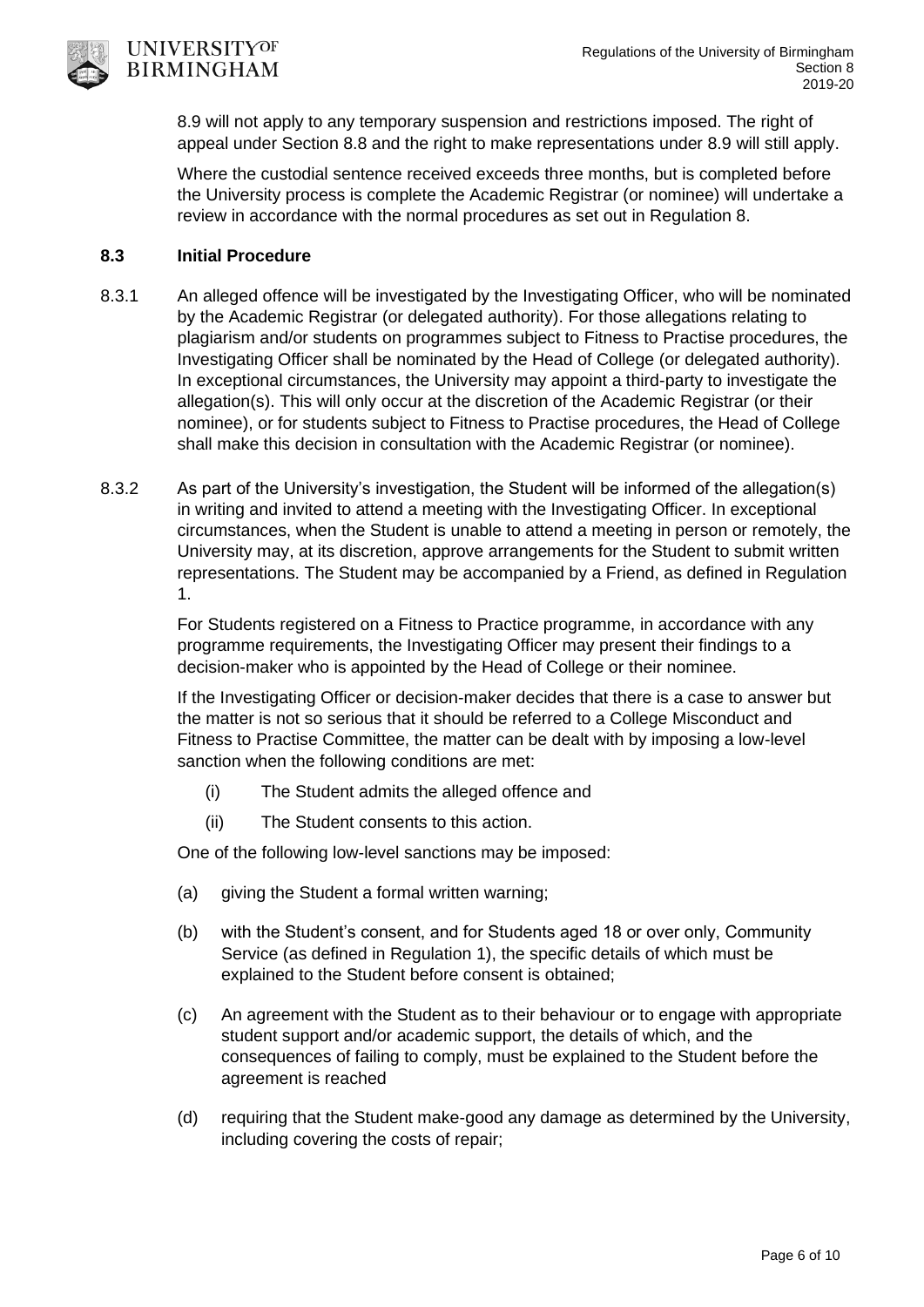- (e) Exclusion from, or restricting access to, University residences for up to 12 months for Students who do not live in University accommodation, but who committed the offence when visiting University residences;
- 8.3.3 Before requiring the Student to make good any damages by way of a payment the Investigating Officer must ask the Student if there are any exceptional financial circumstances that should be considered. The Investigating Officer may as a result agree for the payment to be paid by instalments.
- 8.3.4 The decision of the Investigating Officer or decision-maker will be confirmed to the Student in writing. A record of all such decisions and penalties shall be kept by the Investigating Officer and should be considered in any subsequent proceedings under this Regulation.
- 8.3.5 The matter shall be referred for consideration by a College Misconduct and Fitness to Practise Committee by the Investigating Officer or decision-maker in the following instances:
	- If the Investigating Officer or decision-maker deems the alleged offence to be of a serious nature;
	- If the student denies the allegation;
	- If the student does not wish the matter to be dealt with as a low-level offence;
	- If the allegation is of serious plagiarism which has become a student conduct case under the Code of Practice on Academic Integrity.
- 8.3.6 A College Misconduct and Fitness to Practise Committee shall be convened according to the Code of Practice on Misconduct and Fitness to Practise Committee.

# **8.4 Suspension from Placements**

UNIVERSITYOF **BIRMINGHAM** 

- 8.4.1 The Academic Registrar or the relevant Head of College (for students subject to Fitness to Practise procedures) or their nominee may suspend a Student from attending placements with immediate effect when there is a reasonable suspicion that a Student:
	- (a) may have committed a disciplinary offence under Regulation 8.2; or
	- (b) may have a medical illness or condition including, but not limited to, alcohol, drug and substance abuse which, in the judgement of the Academic Registrar or the relevant Head of College (for Students subject to Fitness to Practise procedures), or their nominee, means they are a possible danger to themselves or to others with whom they will come into contact whilst attending a placement; or
	- (c) may otherwise have behaved in such a way that the placement provider is not willing to continue to provide the placement,

The decision to suspend the Student may be taken in consultation with the current or prospective placement provider (where appropriate).

In the case of suspension under (b) above, the decision must be taken in consultation with the University Medical Officer or their nominee, and where the Student is not following a fitness to practise programme the matter should be dealt with as a Level 3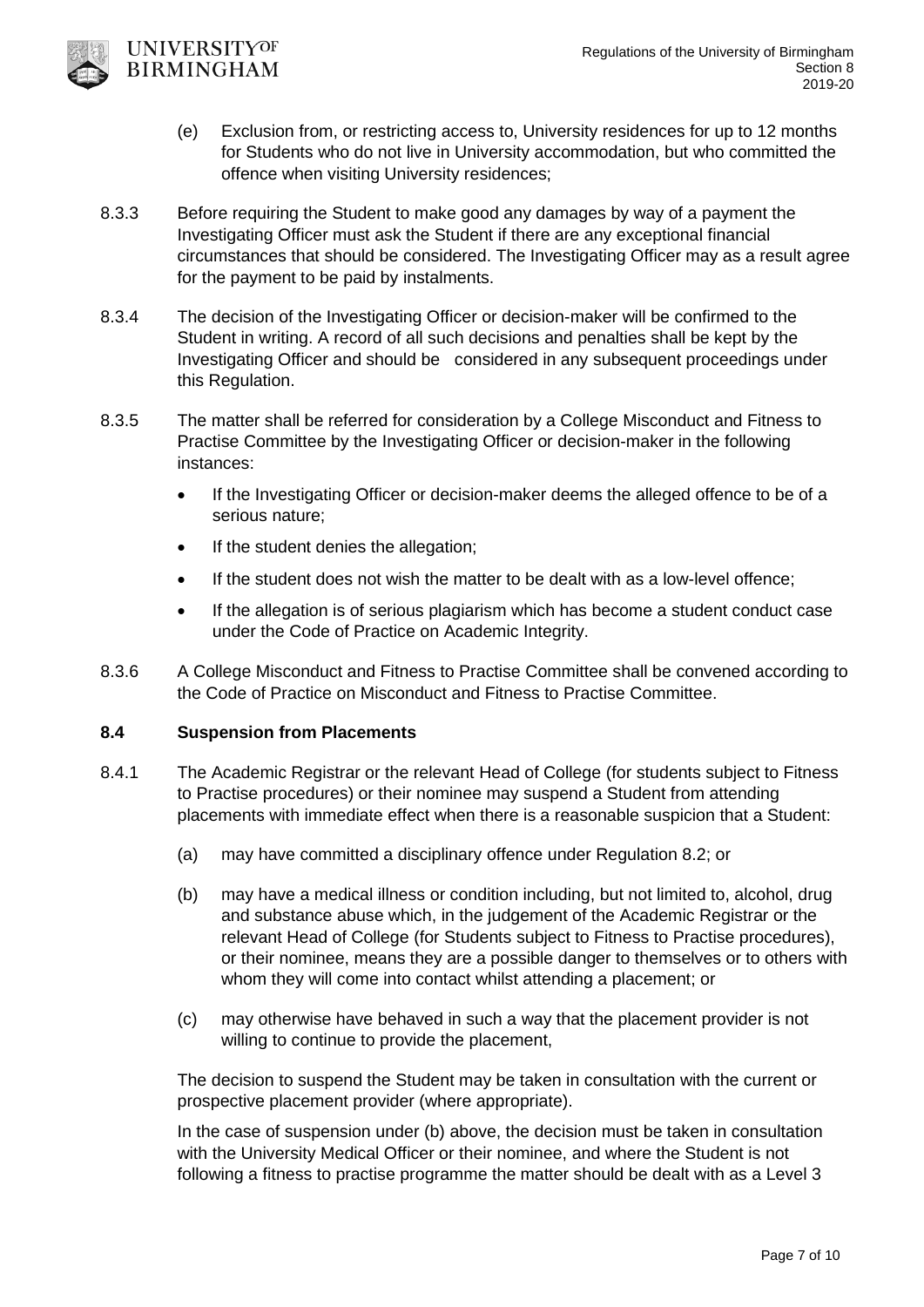

Serious/Persistent Concern in accordance with the Code of Practice on Health, Wellbeing and Fitness to Study.

### **8.5 Temporary Restrictions or Suspension of Students on Health Grounds**

- 8.5.1 When there is a reasonable suspicion that a Student has a medical illness or condition including, but not limited to, alcohol, drug and substance abuse, which means they may be a possible danger to themselves or others with whom they will come into contact, the Academic Registrar or the relevant Head of College (for students subject to Fitness to Practise procedures), or their nominee may with immediate effect;
	- (i) temporarily suspend the Student from their programme of study; and/or
	- (ii) temporarily restrict the Student's access to, or use of, University facilities; and/or
	- (iii) temporarily restrict the Student's access to, or use of, University premises or University property; and/or
	- (iv) temporarily restrict the Student from attending or participating in events or social activities connected to the University.
- 8.5.2 The decision made under 8.5.1 must be made in consultation with the University Medical Officer. For students not subject to Fitness to Practise procedures, the processes under level 3 of the Code of Practice on Health, Wellbeing and Fitness to Study will be followed.

#### **8.6 Temporary Restrictions or Suspension of Students on Grounds of Misconduct**

- 8.6.1 Where there is a reasonable suspicion that a Student has committed a serious or significant disciplinary offence or has been accused of, charged with, or is being investigated by, the police for a serious or significant criminal offence, the Academic Registrar or their nominee may, with immediate effect:
	- (i) temporarily suspend the Student from their programme of study; and/or
	- (ii) temporarily restrict the Student's access to, or use of some or all of University facilities; and/or
	- (iii) temporarily restrict the Student from entering the whole or any part of the University premises or property; and/or
	- (iv) temporarily prevent the Student from attending or participating in events or social activities connected to the University.
- 8.6.2 The Academic Registrar's decision in 8.6.1 above may be taken in consultation with the relevant Head of College.
- 8.6.3 The decision to impose any temporary restrictions or suspension on the grounds of an alleged disciplinary or criminal offence is made as a precautionary measure and does not prejudge the outcome of any University disciplinary process, police investigation, or court proceeding.

## **8.7 Duration of Temporary Restrictions or Suspensions**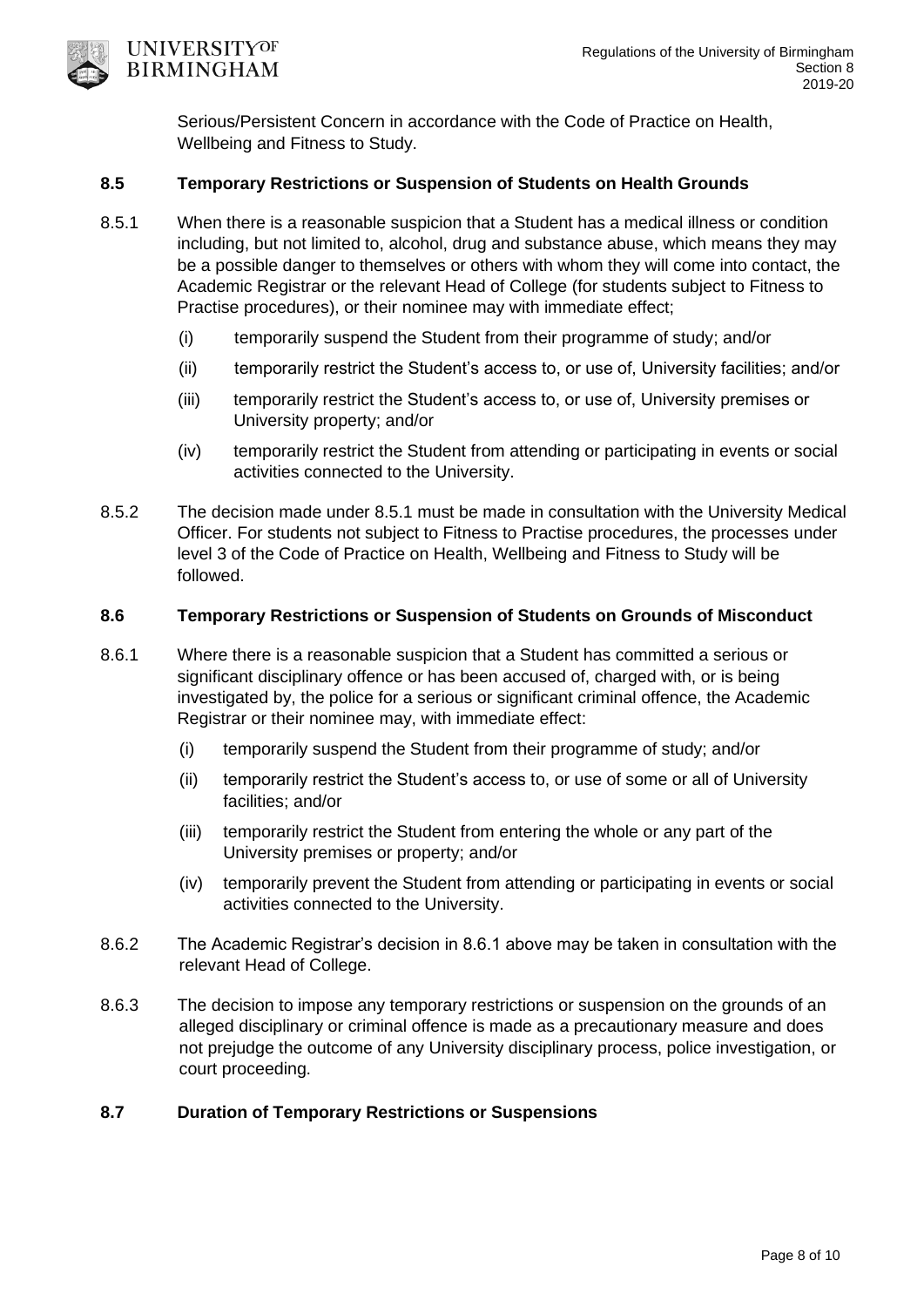8.7.1 Temporary restrictions or suspensions imposed under Regulation 8.4, 8.5 (for students subject to Fitness to Practise procedures only) and 8.6 will be for an initial period not exceeding three months and may be extended in accordance with Regulation 8.9.1.

## **8.8 Appeal against a Temporary Restriction or Suspension**

**UNIVERSITYOF BIRMINGHAM** 

- 8.8.1 A Student may appeal to the Pro-Vice-Chancellor (Education), or their nominee, against the decision made by the Academic Registrar or the relevant Head of College (for students subject to Fitness to Practise procedures), or their nominee, in accordance with paragraphs 8.4, 8.5 or 8.6. Students may appeal on one or more of the following grounds:
	- a) the suspension, and/or temporary restriction is disproportionate;
	- b) there has been a procedural irregularity;
	- c) relevant new evidence which was not available at the time of the initial decision.

The Student must submit any appeal within 15 University working days of the date of letter advising the student of the temporary restrictions or suspension imposed.

The Pro-Vice-Chancellor (Education) may decide to reject the appeal in full or in part, or uphold the appeal in full or in part. The Pro-Vice-Chancellor (Education) will have the full range of options outlined in paragraphs 8.4, 8.5 and 8.6 available to them should they deem it appropriate to modify the restrictions or suspension. The Pro-Vice-Chancellor (Education) may consult with relevant members of Staff and/or the University Medical Officer in order to reach a decision.

### **8.9 Review of Temporary Restrictions or Suspension**

8.9.1 The Student may make representations at any time under 8.8.1 c) (which may include new evidence which falls under 8.8.1 a) or b)

> The Academic Registrar or their nominee will regularly review the decision to impose temporary restrictions or suspension on the grounds of misconduct in accordance with Regulations 8.4 and 8.6 shall be reviewed by the Academic Registrar or their nominee in consultation, where appropriate with the relevant Head of College.

Where a student subject to Fitness to Practice procedures has been suspended, or had restrictions imposed on them in accordance with Regulations 8.4 or 8.5, the relevant Head of College will normally review the decision.

Following any review by the Academic Registrar or relevant Head of College (for students subject to Fitness to Practise procedures), the temporary restrictions or suspension may be lifted, changed and /or extended for an additional period of up to three months.

8.9.2 A student may appeal to the Pro-Vice-Chancellor (Education) against a change made as part of any review under Regulation 8.9.1 to the temporary restriction or suspension. The grounds for the appeal, deadline and process for dealing with the appeal are set out in Regulation 8.8.1.

### **8.10 General Provisions**

8.10.1 A record of all proceedings shall be kept by the Secretary to the College Misconduct and Fitness to Practise Committee and University Misconduct and Fitness to Practise